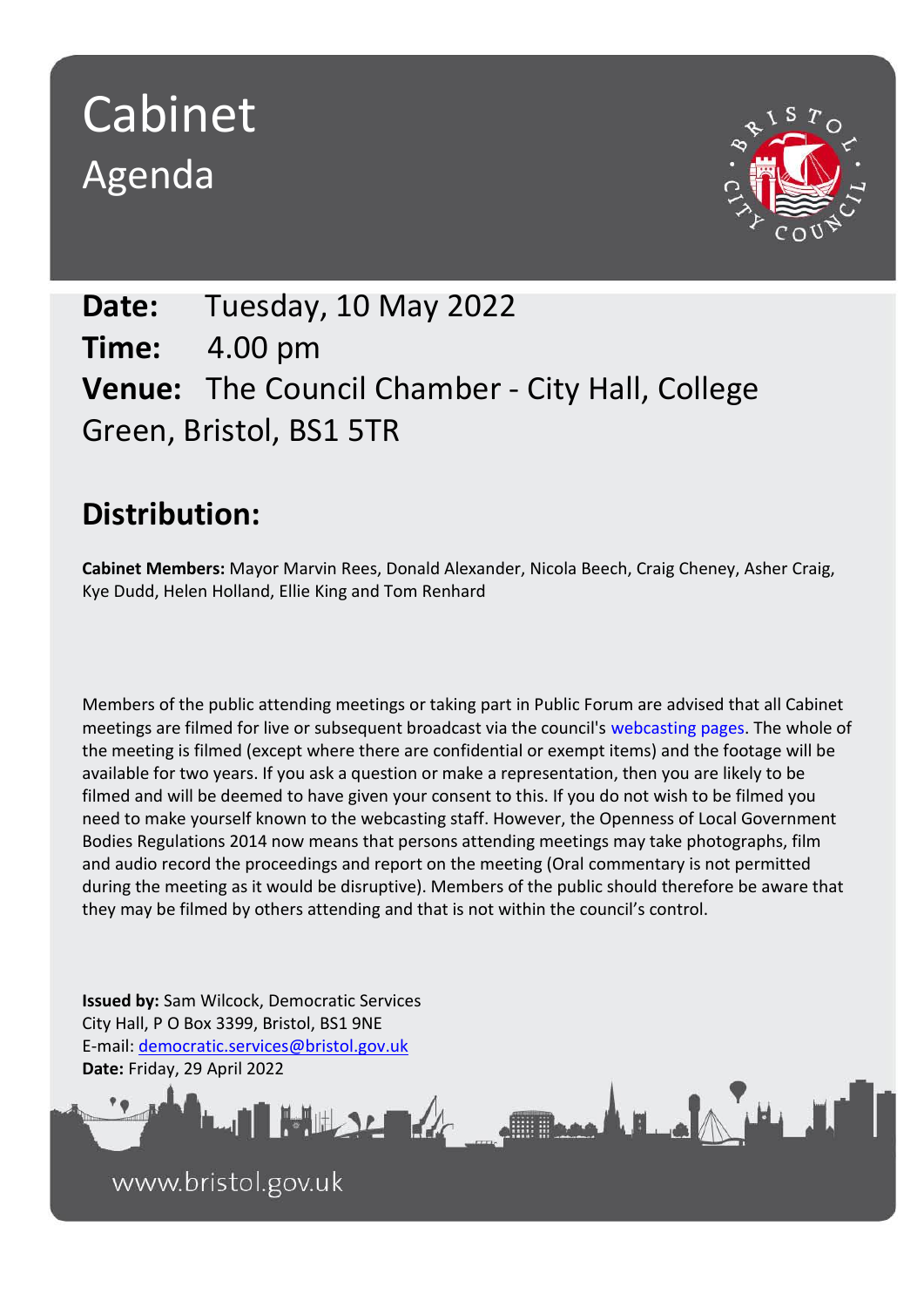# Agenda

# **PART A - Standard items of business:**

# **1. Welcome and Safety Information**

Members of the public intending to attend the meeting are asked to please note that, in the interests of health, safety and security, bags may be searched on entry to the building. Everyone attending this meeting is also asked please to behave with due courtesy and to conduct themselves in a reasonable way.

Please note: if the alarm sounds during the meeting, everyone should please exit the building via the way they came in, via the main entrance lobby area, and then the front ramp. Please then assemble on the paved area in front of the building on College Green by the flag poles.

If the front entrance cannot be used, alternative exits are available via staircases 2 and 3 to the left and right of the Conference Hall. These exit to the rear of the building. The lifts are not to be used. Then please make your way to the assembly point at the front of the building. Please do not return to the building until instructed to do so by the fire warden(s).

### **2. Public Forum**

Up to one hour is allowed for this item

Any member of the public or Councillor may participate in Public Forum. Petitions, statements and questions received by the deadlines below will be taken at the start of the agenda item to which they relate to.

### **Petitions and statements (must be about matters on the agenda):**

• Members of the public and members of the council, provided they give notice in writing or by e-mail (and include their name, address, and 'details of the wording of the petition, and, in the case of a statement, a copy of the submission) by no later than 12 noon on the working day before the meeting, may present a petition or submit a statement to the Cabinet.

• One statement per member of the public and one statement per member of council shall be admissible.

• A maximum of one minute shall be allowed to present each petition and statement.

• The deadline for receipt of petitions and statements for the 10<sup>th</sup> May 2022.

WHERE A

**(Pages 6 - 8)**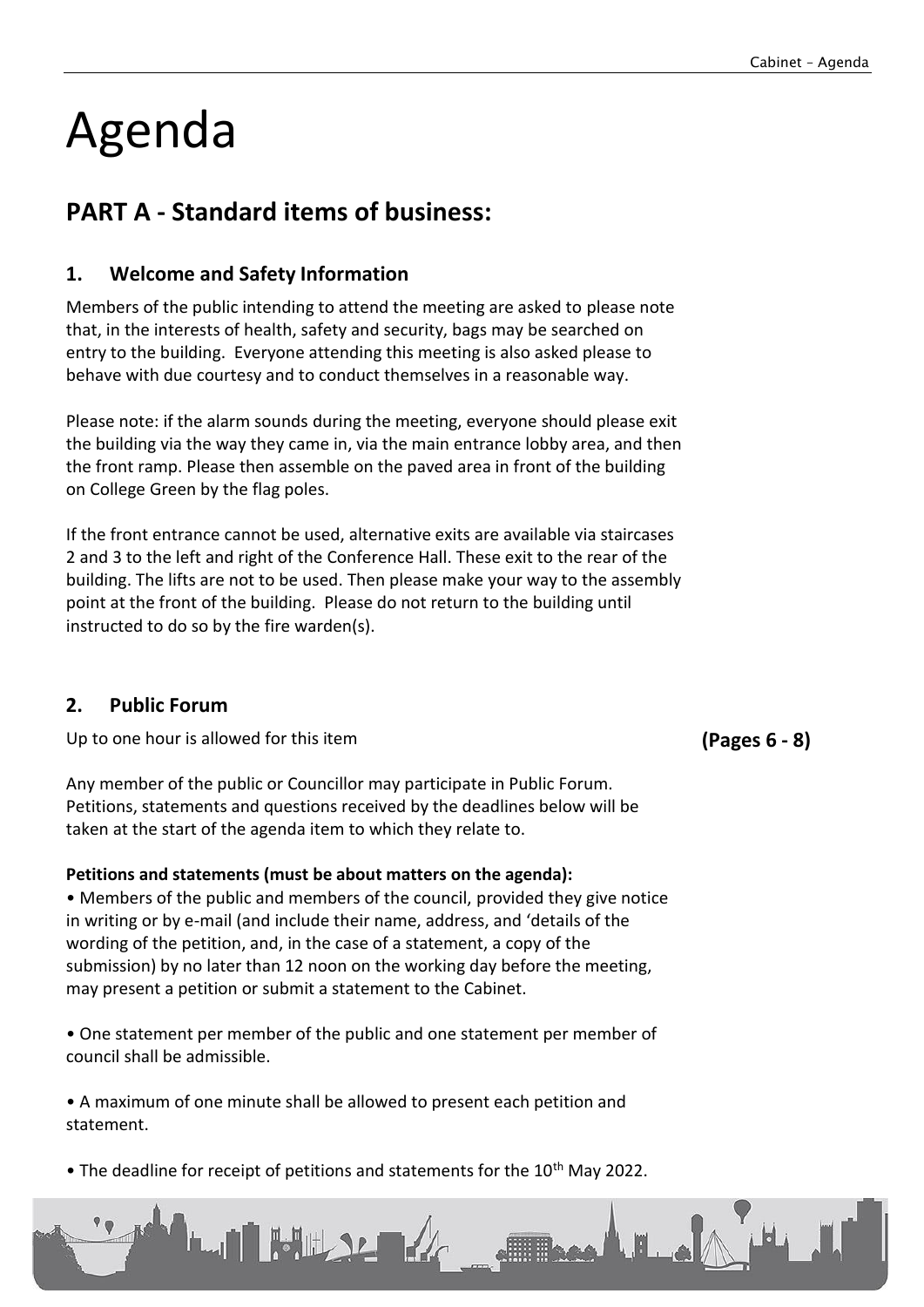Cabinet is **12 noon on Monday 9th May**. These should be sent, in writing or by email to: Democratic Services, City Hall, College Green, Bristol, BS1 5TR e-mail: [democratic.services@bristol.gov.uk](mailto:democratic.services@bristol.gov.uk)

#### **Questions (must be about matters on the agenda):**

• A question may be asked by a member of the public or a member of Council, provided they give notice in writing or by e-mail (and include their name and address) no later than 3 clear working days before the day of the meeting.

• Questions must identify the member of the Cabinet to whom they are put.

• A maximum of 2 written questions per person can be asked. At the meeting, a maximum of 2 supplementary questions may be asked. A supplementary question must arise directly out of the original question or reply.

• Replies to questions will be given verbally at the meeting. If a reply cannot be given at the meeting (including due to lack of time) or if written confirmation of the verbal reply is requested by the questioner, a written reply will be provided within 10 working days of the meeting.

• The deadline for receipt of questions for the  $10<sup>th</sup>$  May 2022 Cabinet is 5.00 pm on **Thursday 5th May**. These should be sent, in writing or by e-mail to: Democratic Services, City Hall, College Green, Bristol BS1 5TR. Democratic Services e-mail: [democratic.services@bristol.gov.uk](mailto:democratic.services@bristol.gov.uk)

**When submitting a question or statement please indicate whether you are planning to attend the meeting to present your statement or receive a verbal reply to your question.**

#### **3. Apologies for Absence**

#### **4. Declarations of Interest**

To note any declarations of interest from the Mayor and Councillors. They are asked to indicate the relevant agenda item, the nature of the interest and in particular whether it is a **disclosable pecuniary interest**.

Any declarations of interest made at the meeting which is not on the register of interests should be notified to the Monitoring Officer for inclusion.

# **5. Matters referred to the Mayor for reconsideration by a scrutiny commission or by Full Council**

**Fillipping A. H. ...** 

**LAN BULLSE AL**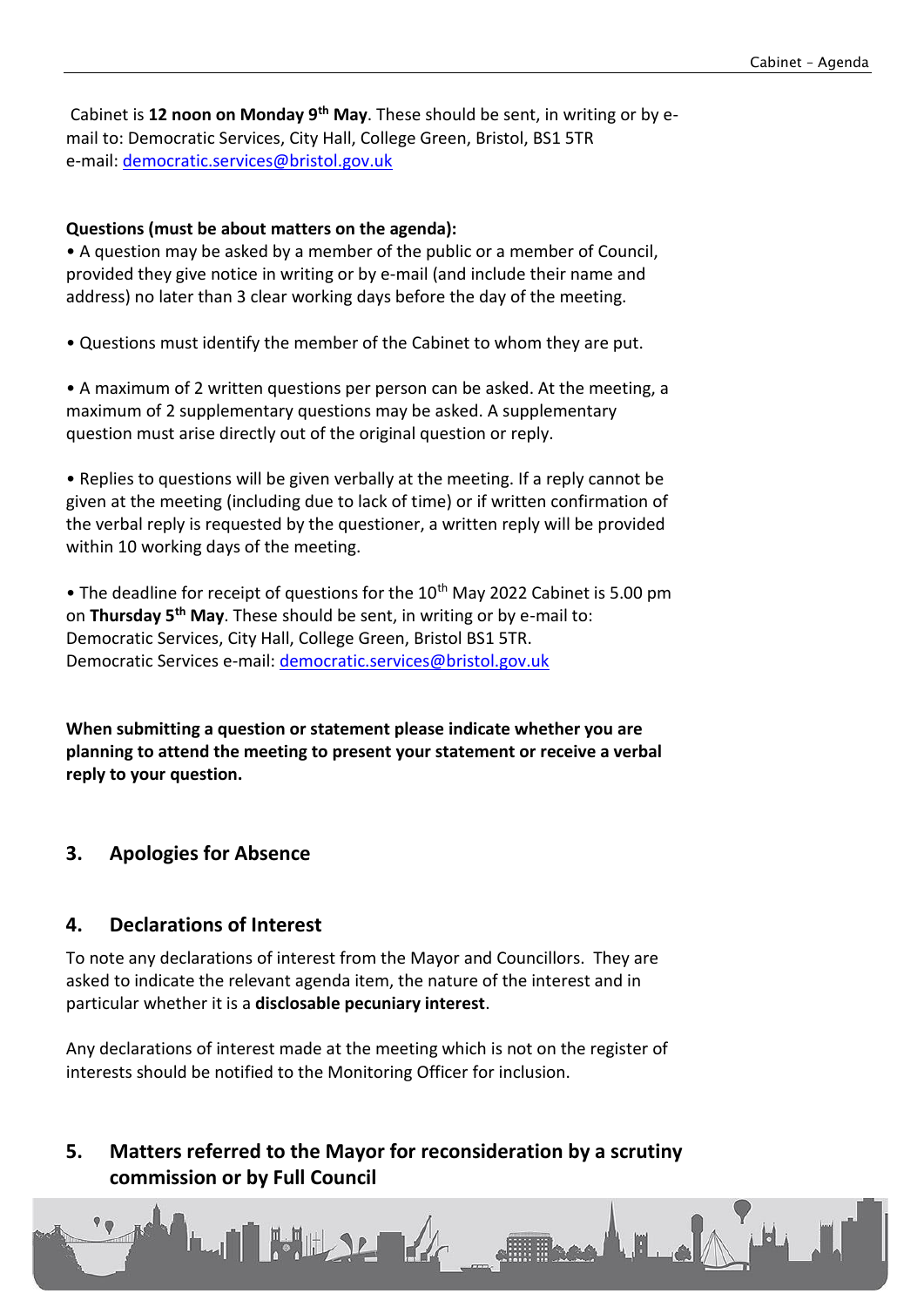(subject to a maximum of three items)

## **6. Reports from scrutiny commission**

## **7. Chair's Business**

To note any announcements from the Chair

# **PART B - Key Decisions**

| 8.  | <b>Adult Social Care In-house Rehabilitation Centres Review</b>                                           |                   |
|-----|-----------------------------------------------------------------------------------------------------------|-------------------|
|     |                                                                                                           | (Pages 9 - 38)    |
| 9.  | <b>Recommissioning of BNSSG Contract for Provision of Sexual</b><br><b>Health Services</b>                |                   |
|     |                                                                                                           | (Pages 39 - 53)   |
| 10. | <b>Introducing Drug Safety Testing in Bristol</b>                                                         |                   |
|     |                                                                                                           | (Pages 54 - 66)   |
|     | 11. Book Supply Contract                                                                                  |                   |
|     |                                                                                                           | (Pages 67 - 75)   |
|     | 12. Gaol Ferry Footbridge                                                                                 |                   |
|     |                                                                                                           | (Pages 76 - 92)   |
|     | 13. Conferencing, Events and Catering contract for Museum Sites                                           |                   |
|     |                                                                                                           | (Pages 93 - 101)  |
|     | 14. Procurement of Laboratory Analysis on Behalf of HM Senior<br><b>Coroner for Avon</b>                  |                   |
|     |                                                                                                           | (Pages 102 - 109) |
| 15. | Proposed Compulsory Purchase of 16 Branwhite Close and the<br><b>Gainsborough Public House, Lockleaze</b> |                   |
|     |                                                                                                           | (Pages 110 - 129) |
|     | 16. Extension of externally procured IT services contract for The<br><b>Bottle Yard Studios</b>           |                   |
|     |                                                                                                           | (Pages 130 - 164) |

LUI HULLEY A DARLE A